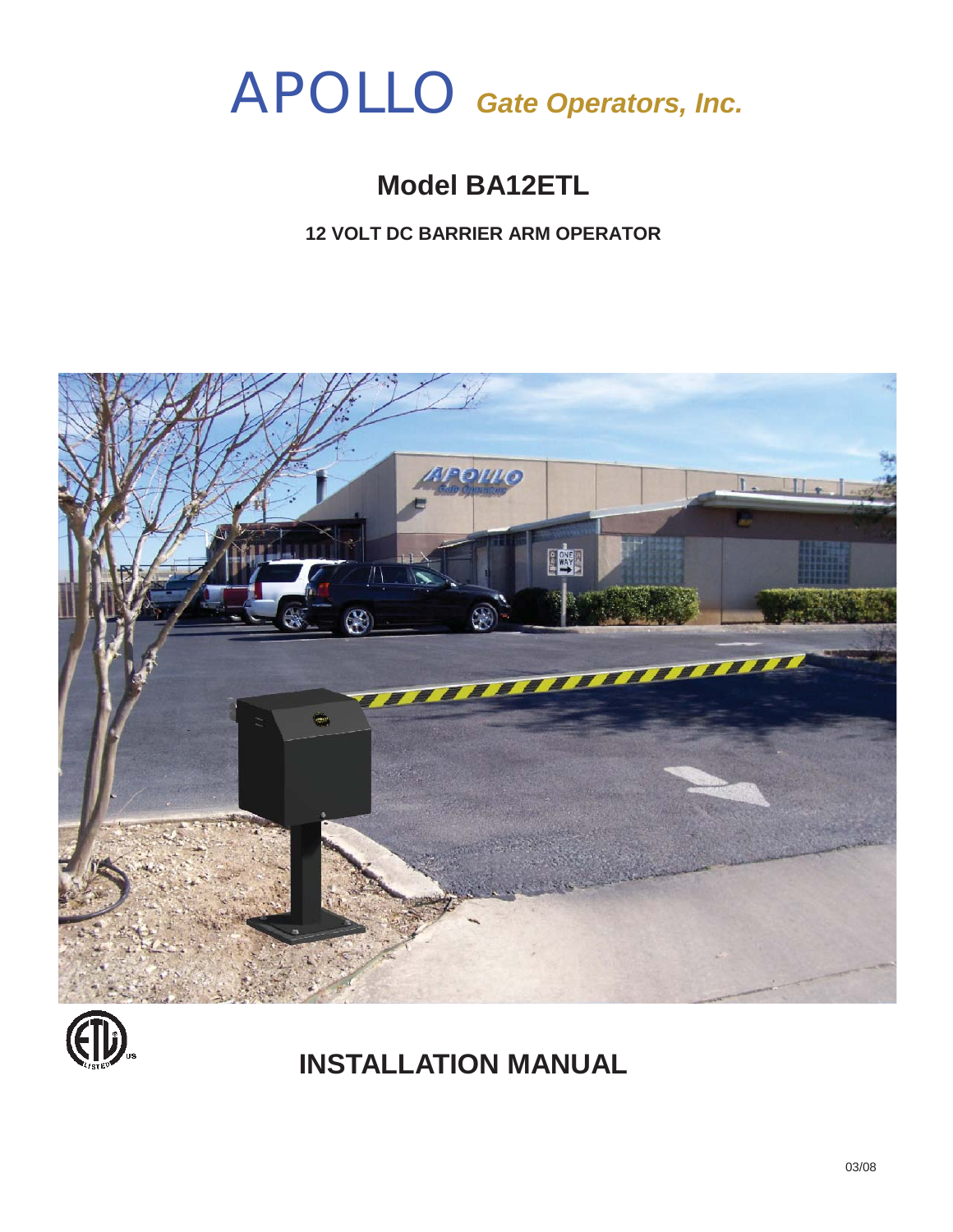## **CONTENTS**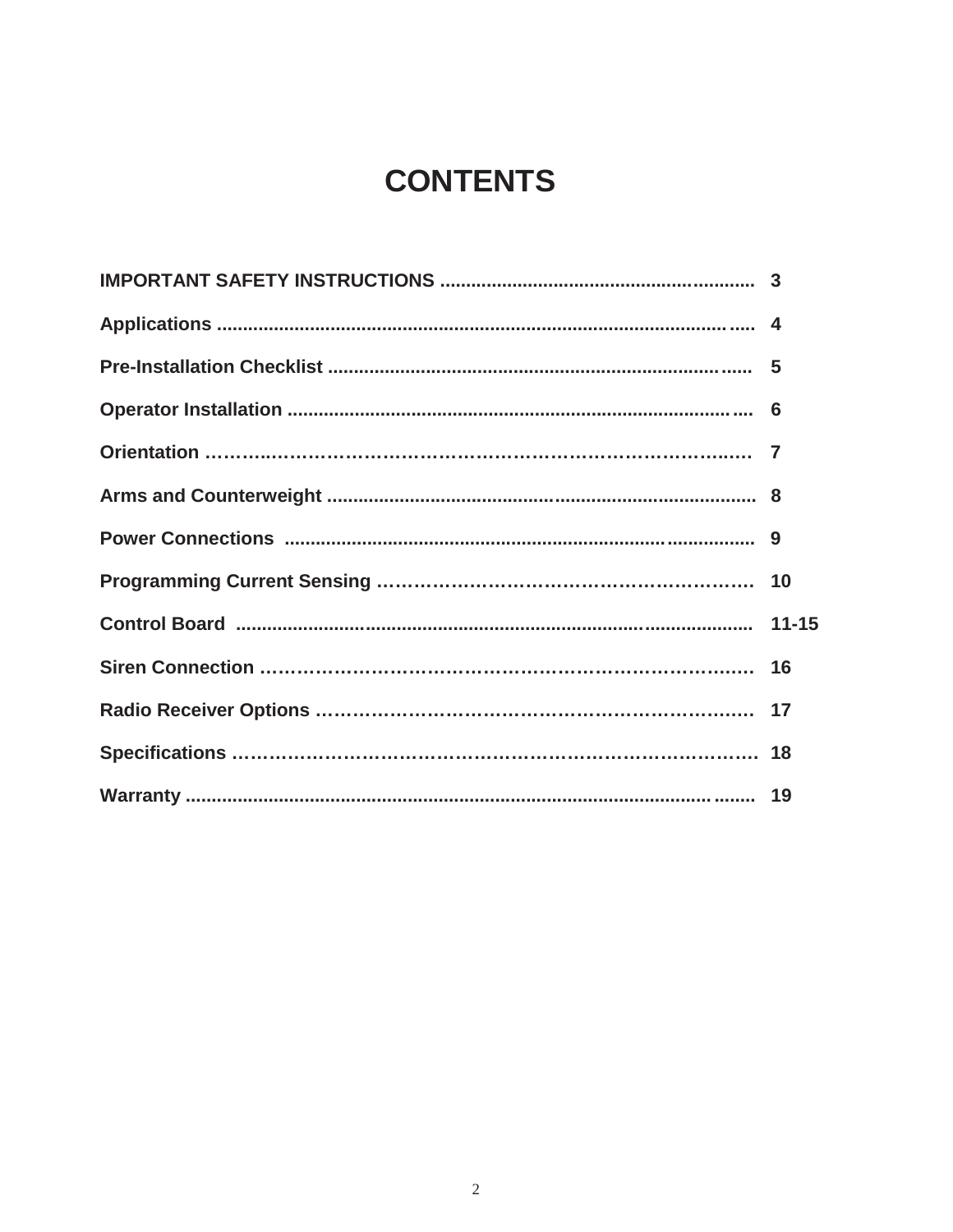## **IMPORTANT SAFETY INSTRUCTIONS**

## **WARNING - To reduce the risk of injury or death:**

- **-READ AND FOLLOW ALL INSTRUCTIONS.**
- **-Installation should be performed by a professional installer.**
- **-Should electricity be required, use a certified electrician only.**
- **-Any device that requires 120 Volts AC should be U.L. approved.**
- **- Install control devices such as keypads far enough away (5 feet or further) from any moving parts of the operator and gate to prevent possible injury.**
- **- A secondary entrapment device such as loop detectors, edge switches, and beam detectors are highly recommended and required to meet the UL325 standard.**
- **- Review with the owner all safety concerns including:**
	- $\Rightarrow$  Do not operate the gate/arm unless area around gate/arm is in full view.
	- ⇒ Never let children operate or play with operator controls. Keep the remote con**trol away from children.**
	- **Always keep people and objects away from the gate/arm. NO ONE SHOULD CROSS THE PATH OF THE MOVING GATE/ARM.**
	- **Test the operator monthly (see STEP 7 Programming the current sensitivity).**
	- **The gate/arm MUST reverse on contact with a rigid object or stop when an object activates the non-contact sensors. After adjusting the force or limit of travel, retest the operator. Failure to adjust and retest the gate operator properly can increase the risk of injury or death.**
	- **Arrange with local fire and law enforcement for emergency access.**
	- **Always disconnect the battery or power source when making adjustments or repairs to any part of the operator.**
	- **The entrance is for vehicles only. Pedestrians must use separate entrance.**

### **SAVE THESE INSTRUCTIONS**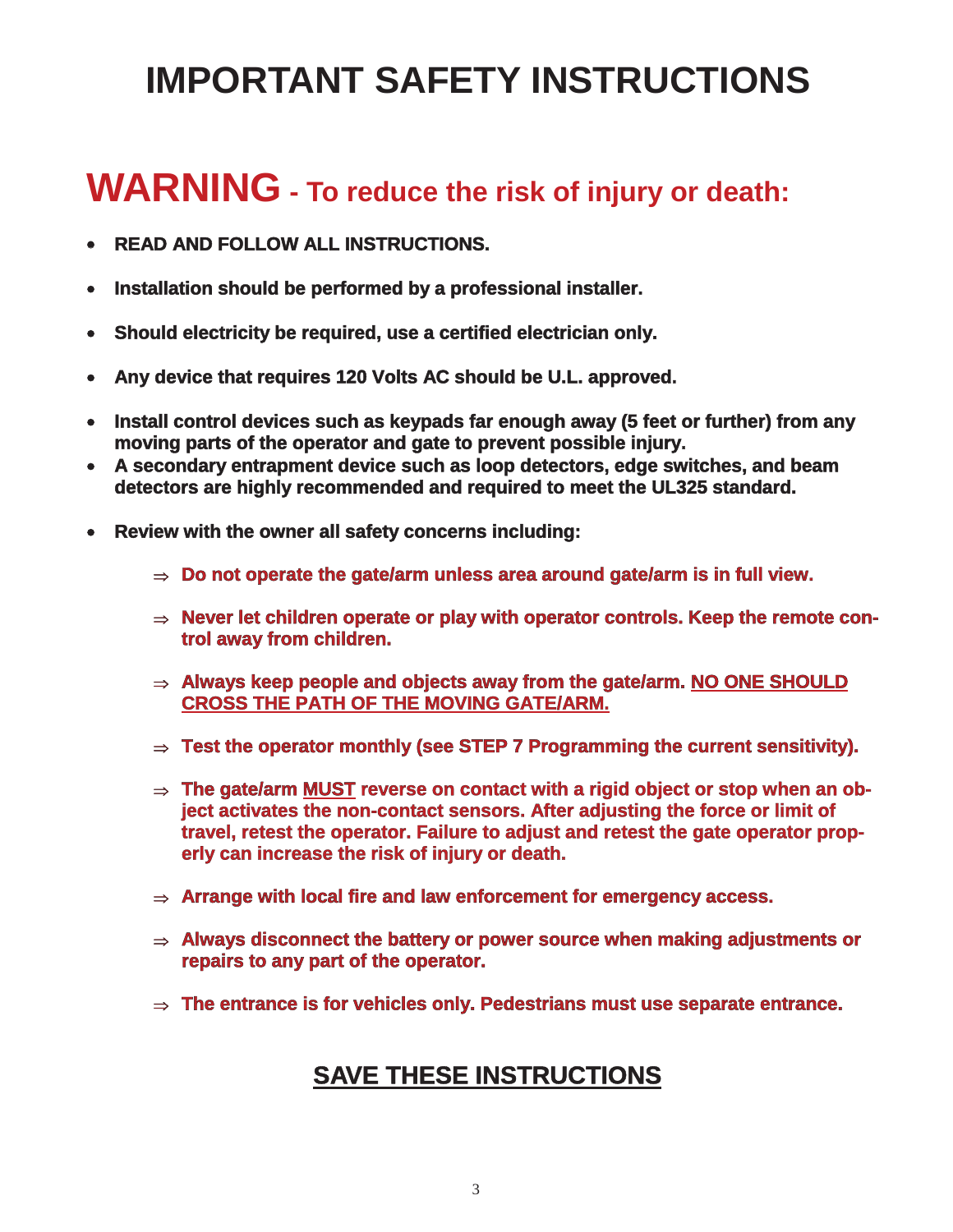### *APPLICATIONS*

The **Apollo BA12ETL Barrier Arm Operator** is designed to handle a barrier arm up to 16 feet in total length. **Apollo Operators** are available only through qualified dealers with an outstanding reputation in the fence and gate industry. These dealers will be able to recommend the proper equipment for particular applications. **Apollo Operators** are 12 Volt DC (*Direct Current*) powered. A 12 Volt sealed battery (33 ampere hour minimum) is recommended. There are several advantages with 12 Volt DC systems:

- *- Low voltage virtually eliminates risk of electrical shock.*
- *- Battery powered operators can provide up to 200 operations in the event of power outages.*
- *- The battery may be recharged with a trickle charger or by solar energy (eliminating the need for costly trenching to remote entrances).*

If a trickle charger is used and a standard electrical outlet is not readily available, a licensed electrician will be required for proper electrical hook up.

The following table should be used as a guide for capacity of operation of operators only, additional options may reduce the the daily usage. *Please note that the charge capability of solar panels will vary with different geographical locations. All solar panels and battery chargers are designed for use with a 12 volt battery.*

| Daily Cycles -                                | $1 - 10$ | $1 - 20$ | $1 - 40$ | $1 - 60$ | $1 - 80$ | $80+$   |
|-----------------------------------------------|----------|----------|----------|----------|----------|---------|
| 5 watt solar panel                            | $\ast$   |          |          |          |          |         |
| 10 watt solar panel                           |          | $\star$  |          |          |          |         |
| 20 watt solar panel (requires 5310 regulator) |          |          | $\star$  |          |          |         |
| 30 watt solar panel (requires 5310 regulator) |          |          |          | $\star$  |          |         |
| 40 watt solar panel (requires 5310 regulator) |          |          |          |          | $\star$  |         |
| 1.5 amp battery charger                       |          |          |          |          | $\star$  |         |
| 10 amp battery charger                        |          |          |          |          |          | $\star$ |

#### **Charging Methods for Average Daily Usage**

*Note: Double the amount of solar panels for Dual Operators.*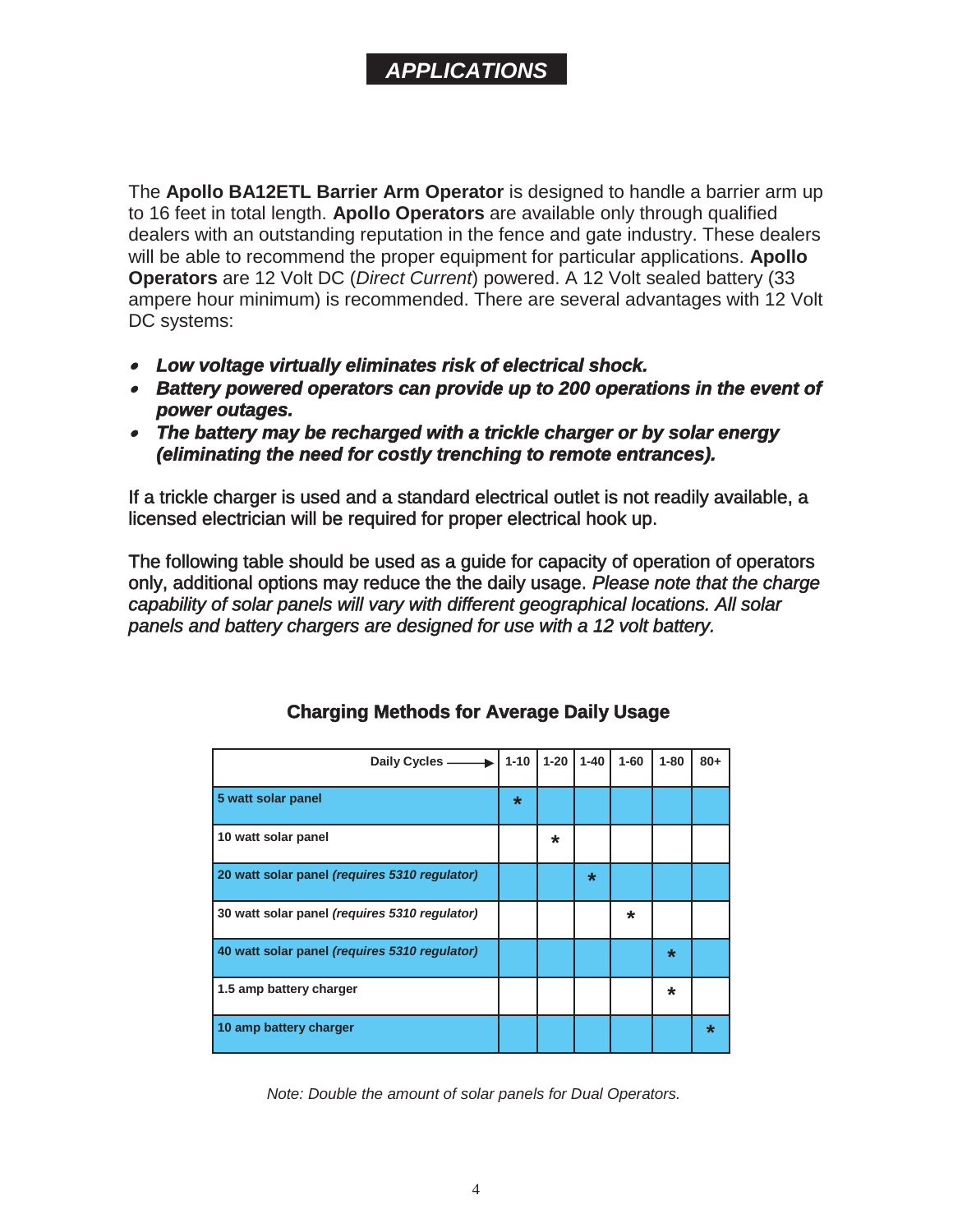### *PRE-INSTALLATION CHECKLIST*

The following checklist should be used before beginning installation:

#### **• Verify that the proper operator has been selected for this application.**

- **• Determine the general location of the operator, access controls, and solar panel (if used).**
	- *1. Is there a suitable location for the operator?*
	- *2.Can the solar panel (if used) be mounted in an unobstructed area facing south?*
	- *3. Will additional solar panel cable be required?*
	- *4. Is electricity available (if required)?*

#### **• Consider safety and access options. Recommend if needed.**

- *1. Will there be chidren or animals in the area?*
- *2. Are safety loops, edge switches, or photo eye detectors required?*
- *3. How can the arm be opened in emergencies?*
- *4. How will visitors enter and exit?*
- *5. Will vehicles (and trailers) have sufficient room off roadway to operate access control devices such as keypads?*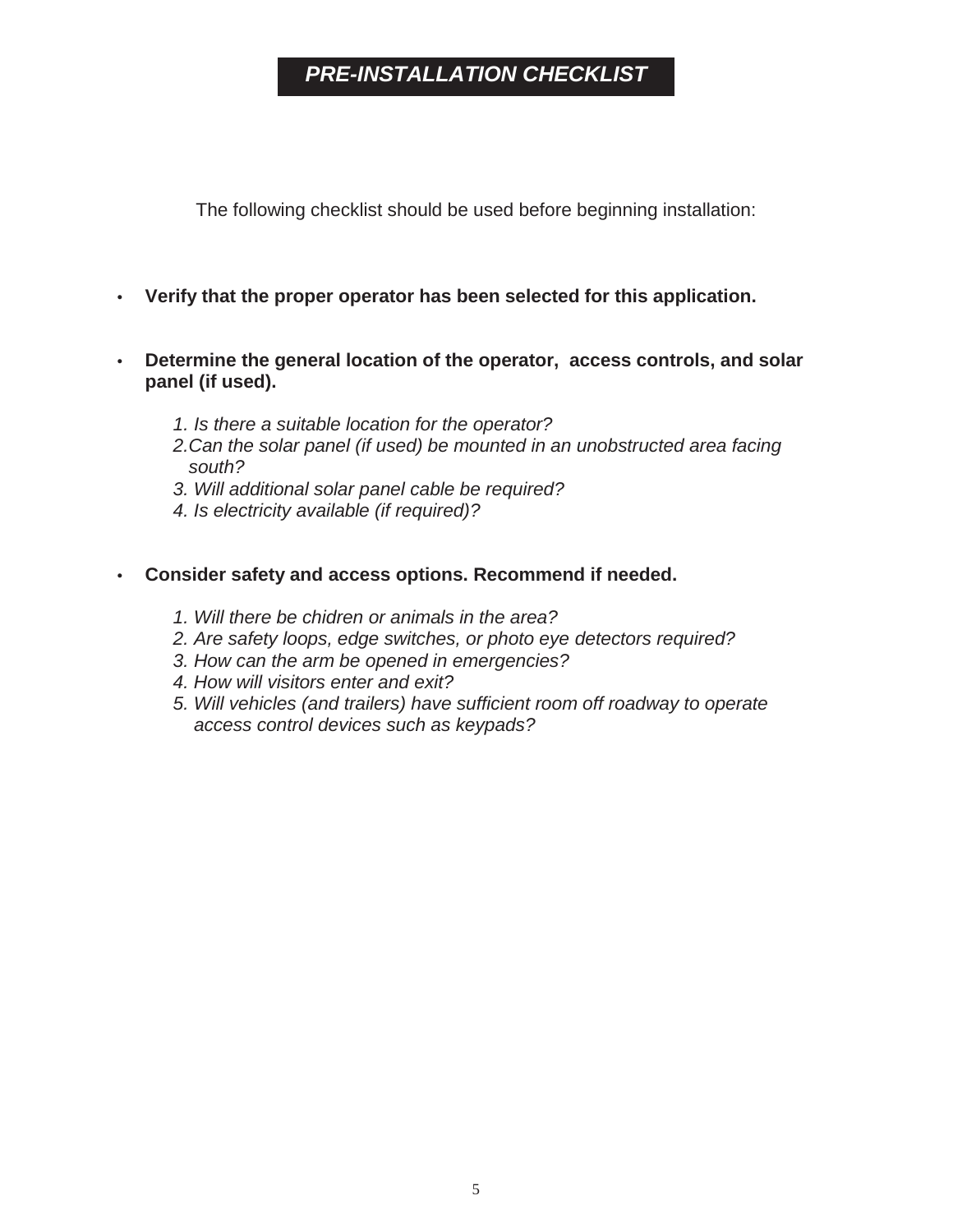### *OPERATOR INSTALLATION*

The BA12ETL is designed to be mounted to a 15"x15" (minimum) concrete pad. Four 1/2" concrete anchor bolts are required for proper installation. PVC conduit should be in position prior to pouring the pad if remote access control devices or loops are to be used. The concrete pad should be a minimum of 12" below the ground level.

Most installations will be on the left side (driver's side) of the driveway.





Set the BA12ETL on the concrete pad at a desired position.

Using a 1/2" concrete drill bit, drill four holes using the pedestal base as a template.

Install (4) 1/2" concrete anchor bolts and secure with washers and nuts.



1/2" Concrete Anchor Bolt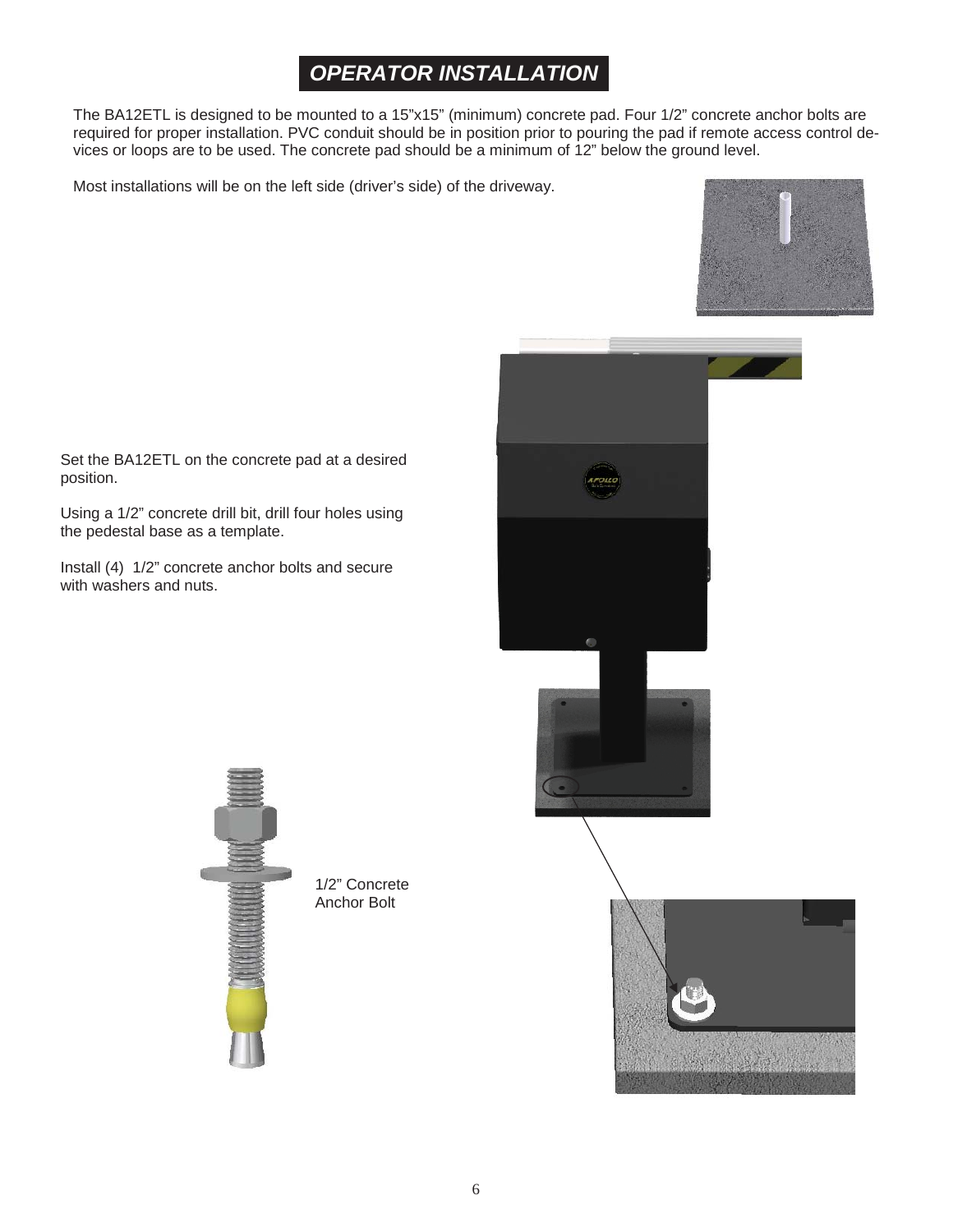#### *Orientation*

**STEP 1.** Determine which side of the driveway the operator is to be mounted. The factory units are set up to be installed on the left (driver's) side of the driveway as shown in **Fig. A**.

#### **Operator to be installed on the left side of the driveway**



The operator and surge board connection is shown for the standard installation as shipped from factory.

#### **Operator to be installed on the right side of the driveway**

If the operator is to be installed on the right side of the driveway you may simply install the unit in a reverse position or if preferred you can reverse the operation as shown below.



Loosen the clamp bolt and rotate the arm assembly 90 degrees clockwise.



**Fig. B**





Relocate the removable plug to **INPUT B** on the surge board.

The operator is now in the open position for right side operation.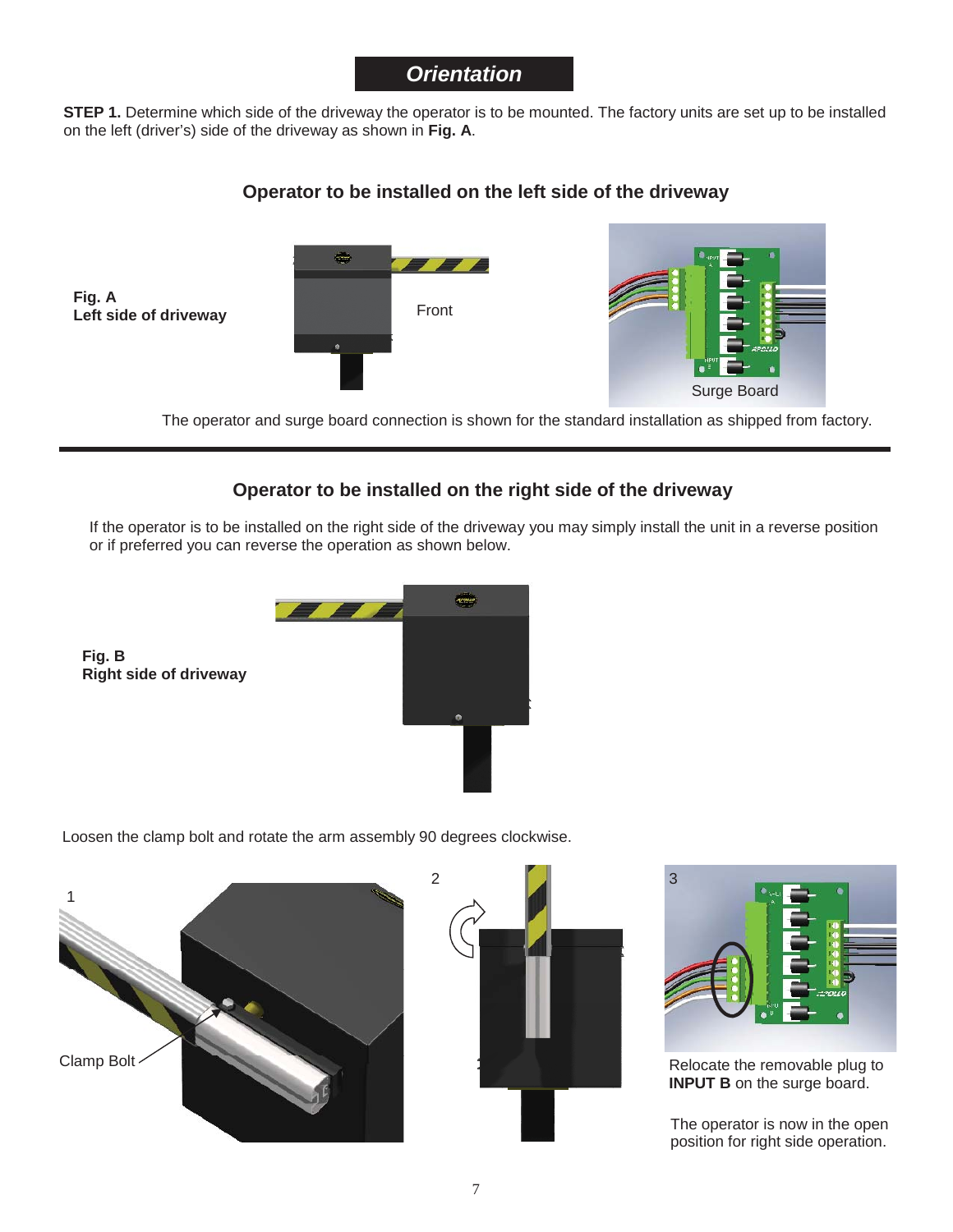### *ARMS & COUNTERWEIGHT*

Various types and lengths of arms (up to 16 feet) may be used with the BA12ETL.

The simplest and least expensive arm is the PVC downspout available at The Home Depot home improvement store sold in 10 foot lengths and may be easily cut down to any shorter size. A counter weight is not required for this type of arm.





Aluminum and wood arms may require one or two optional counterweights depending on the length of the arm. As a general rule, any aluminum or wood arm over 10 feet should be counterweighted.

20 lb. Counterweight

#### **Arm Assembly Balance**



The arm assembly can be balanced by adjusting the counterweights and/or aluminum extrusion. Once balanced, level arm assembly and tighten all hardware

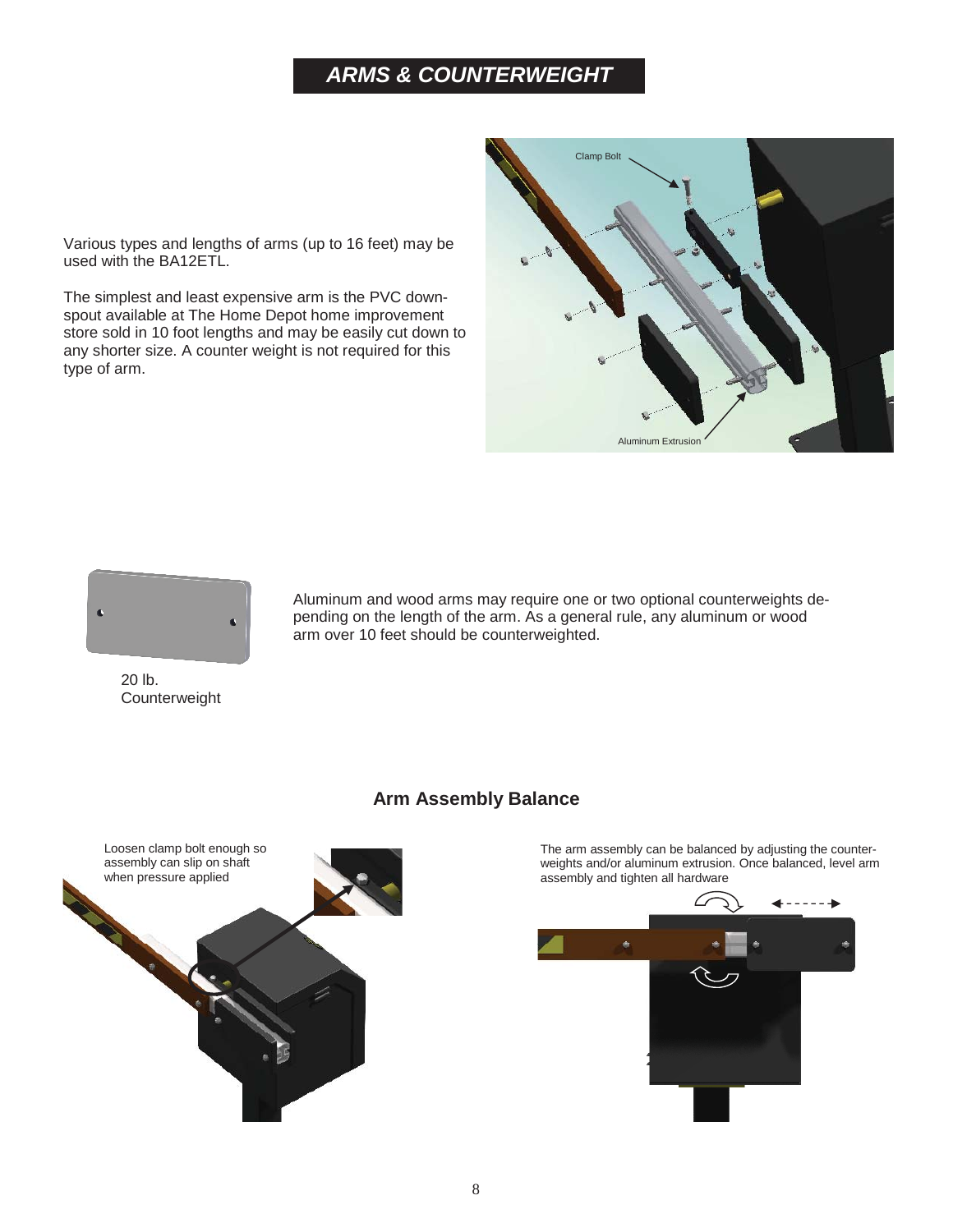### *POWER CONNECTIONS*

A 12 volt sealed lead acid battery rated for 34 ampere hours is recommended for the **BA12ETL**.

The battery may be recharged with a electrical battery charger or solar panel. A 6 amp automatic battery charger is sufficient for most applications. If solar charging is a requirement contact our customer service department at 800 226-0178 to help determine the solar panel size needed.



**G-CELL** 12 Volt 34aH Sealed Battery

Connect the two ring terminals on the connector end of the cable to the battery. The battery charger or solar panel should be installed at this time.

(RED is positive(+) and Black is negative(-)



Plug the main connector into the Master connector on the circuit board.



The operator is now activated. The current sense must now be programmed as shown on page 10.

If the operator does not work, check the battery connections for proper polarity. If the connections are reversed, the "REVERSE BATTERY POLARITY" LED will be illuminated at the bottom center of the circuit board.

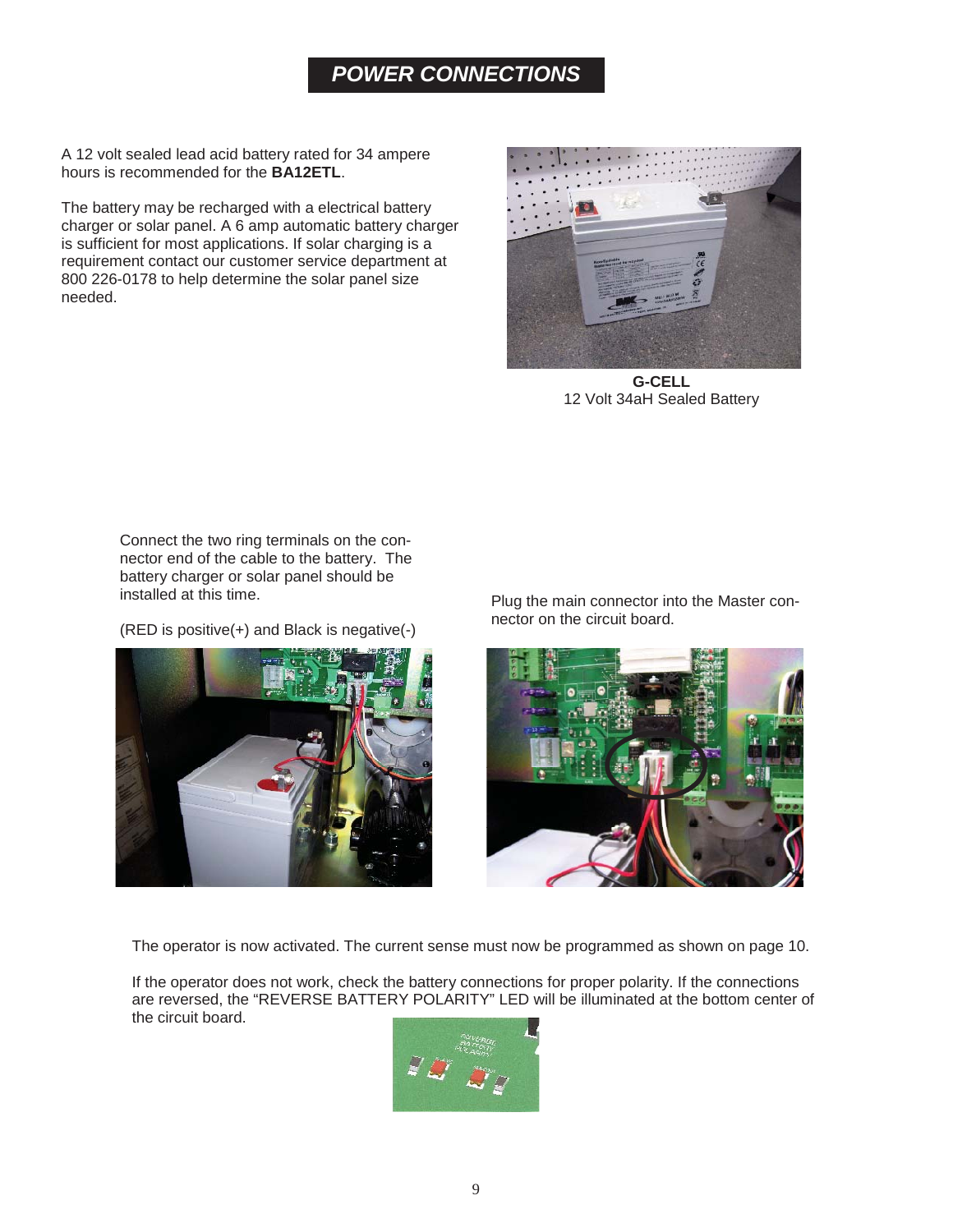### *PROGRAMMING CURRENT SENSING*

The **835/836** control boards incorporate a safety feature that will put the operator into a hard shutdown mode if the control board detects a current sense two consecutive times during a cycle. This hard shutdown condition may be reset by shorting the **FIREBOX** or **UL** inputs on the left side of the control board to ground. This condition may also be reset by pressing the **HARD SHUTDOWN RESET** button located toward the upper right hand corner of the control board. If a firebox is used in the installation, The firebox door (optional) should be opened and closed to reset the control board.

The following instructions must be followed at installation for proper safety assurance. All limits should be set before beginning this procedure.

- 1. Press and hold the **LED ENABLE** button for five seconds and release. The **STOP LED** will blink indicating that the board is in learn mode.
- 3. Cycle gate/arm for 3-4 full cycles. The **STOP LED** will stop blinking indicating that the operator is now ready for normal operation
- 4. Test the auto reverse sensitivity to ensure maximum safety protection. The current sensitivity adjustment pot may be adjusted to decrease or increase sensitivity.

Perform this procedure on a monthly basis to assure proper and safe operation.

**COUNTER CLOCKWISE**

More sensitivity

Operator is easy to current sense







Less sensitivity

Operator is harder to current sense

8. Refer to the page 17 to set other options such as program switch options and close timer adjustments.

Installation is now complete.

*Note: Once the board has learned the operator, the current sense may be readjusted at any time without re-learning the board..*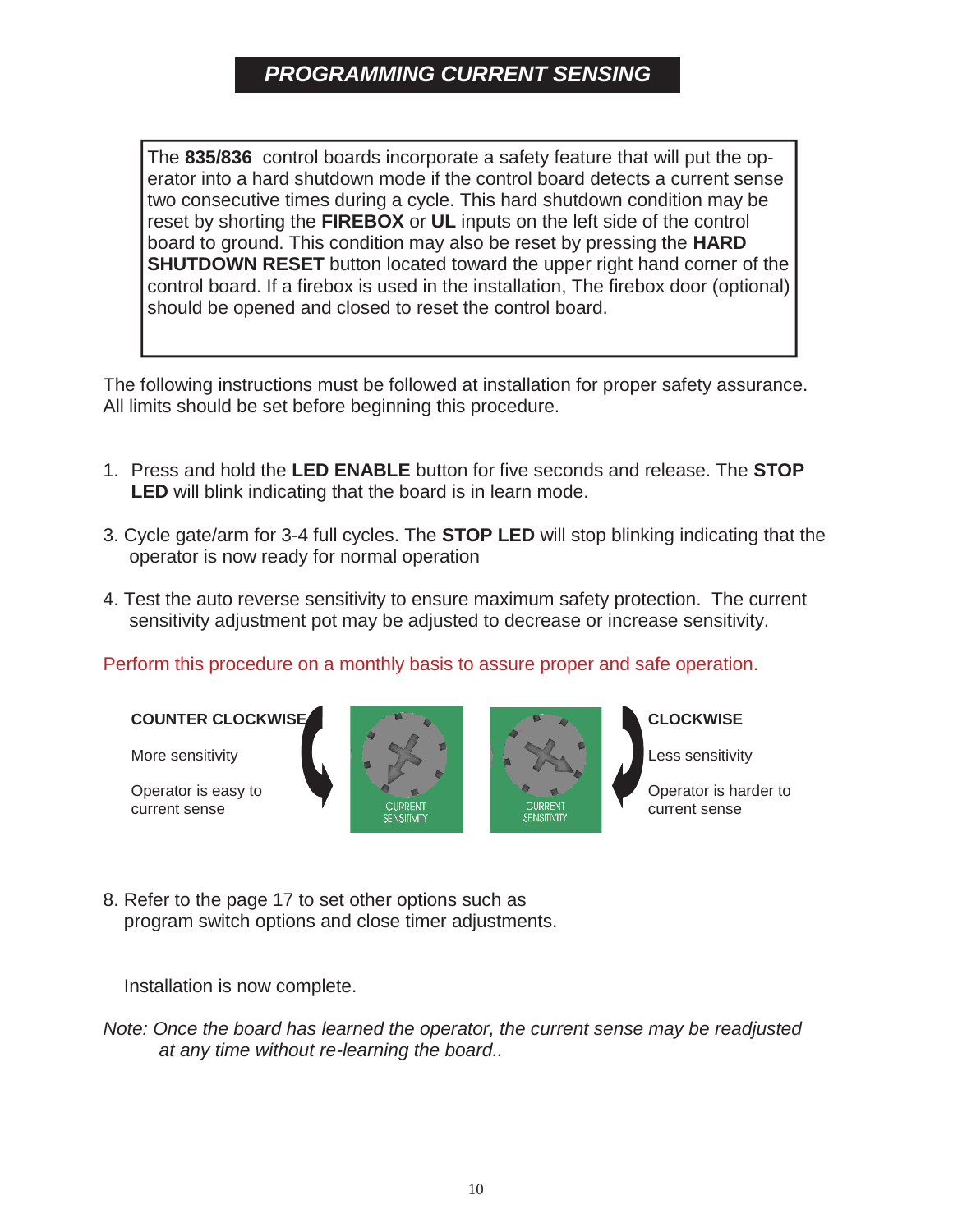### *835/836 Control Board Parts Identification*

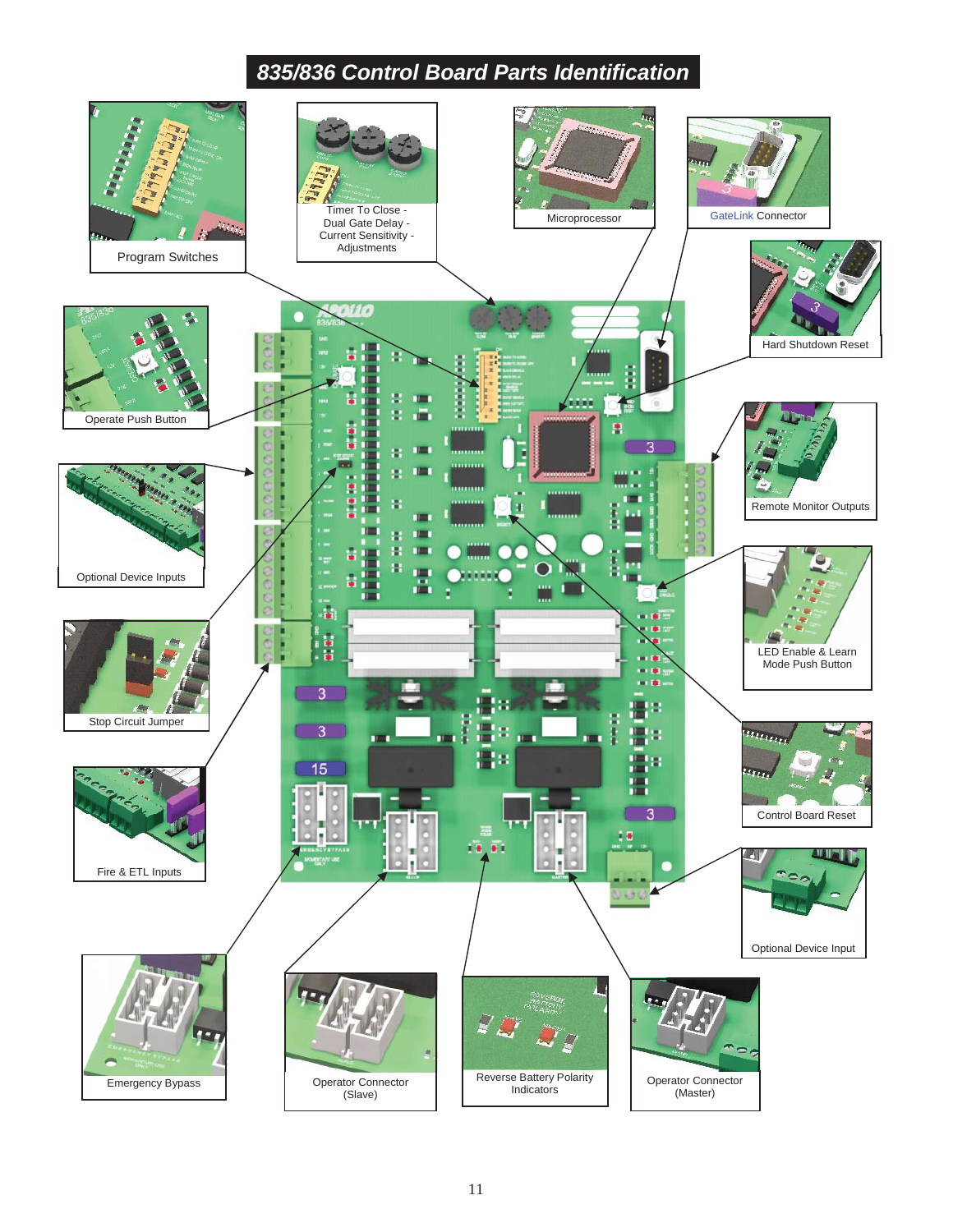#### **Master/Slave Connector**



#### **EMERGENCY BYPASS**



Applies battery voltage directly to motor to open gate (will not close gate) if control board fails. User must unplug before gate opens to maximum travel or the 15 amp fuse will open. Fuse should be checked before returning gate to service.

#### **Remote Outputs**

|                               | 12V          | Supplied battery voltage                                                                                                           |
|-------------------------------|--------------|------------------------------------------------------------------------------------------------------------------------------------|
| 一章<br>$-1$ $\tilde{a}$        | <b>SLV</b>   | Slave Operator Indicator (indicates slave side of gate is closed)<br>+12V when on closed limit. Ground when off of closed limit.   |
| $\blacksquare$                | <b>MAS</b>   | Master Operator Indicator (indicates master side of gate is closed)<br>+12V when on closed limit. Ground when off of closed limit. |
| $\frac{2}{1}$ = $\frac{2}{3}$ | <b>GND</b>   | Battery supplied ground                                                                                                            |
|                               | <b>SIREN</b> | Connect to siren +<br>applies +12V when gate(s) are running, or in hard shutdown                                                   |
|                               | <b>GND</b>   | Battery supplied ground                                                                                                            |
| g. g                          | <b>LOCK</b>  | Connect to lock + (optional) Magnetic or Solenoid type locks (Dip Switch #6 Selectable)                                            |

#### **GateLink** Connector



Connects control board to a computer using **GateLink** software. This software can monitor and diagnose the functions of the microprocessor. Ask your salesperson about this feature.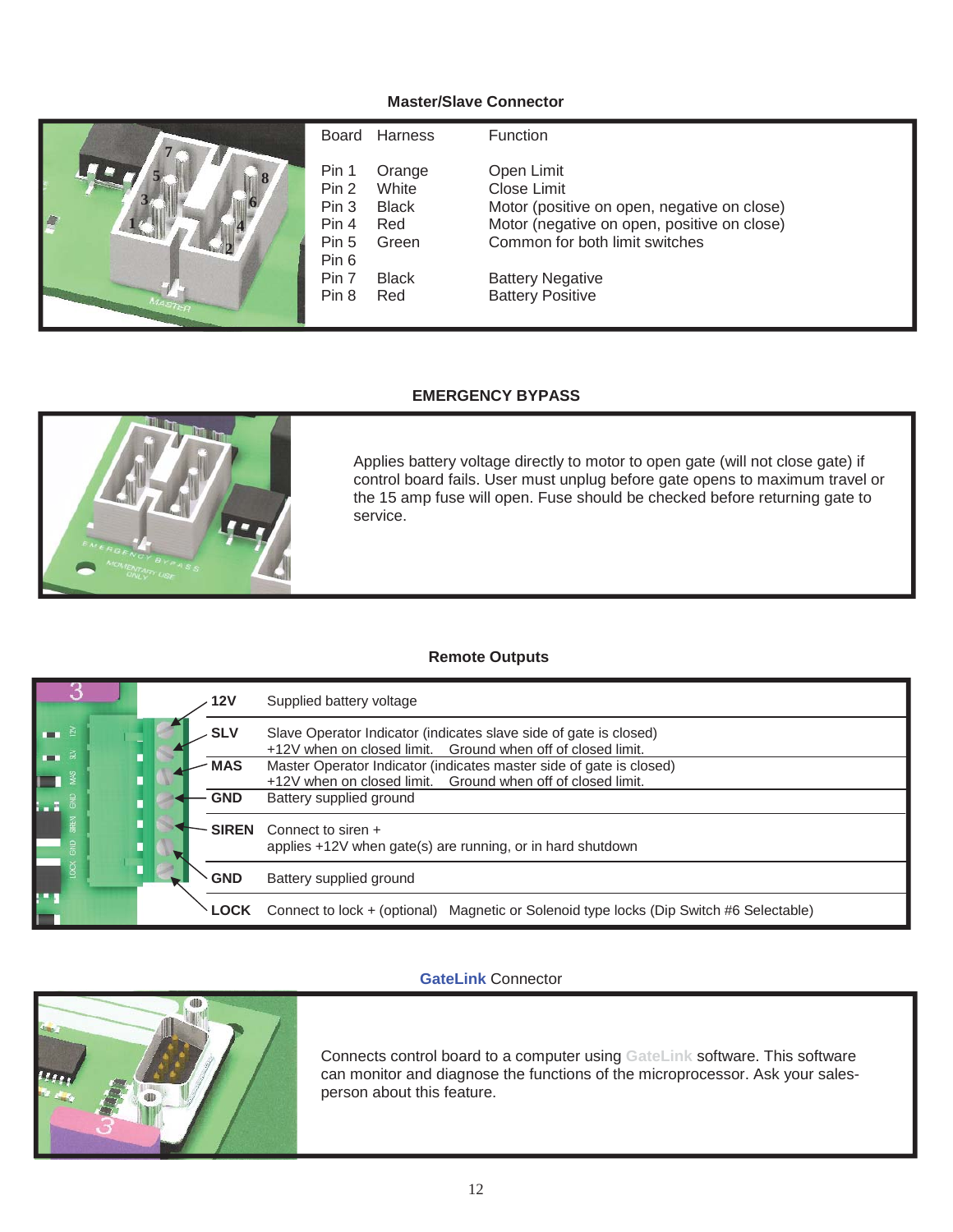## **Adjustments**



## **Push Buttons**

| <b>OPERATE</b>    | When depressed, activates the gate. Used for initial<br>installation and testing.                                     |
|-------------------|-----------------------------------------------------------------------------------------------------------------------|
|                   | <b>Hard Shutdown Reset</b> Resets the operator when the gate current<br>senses twice before fully opening or closing. |
| <b>LED ENABLE</b> | When depressed, activates LEDs for 15<br>minutes to assist in installation and troubleshooting.                       |
|                   | Hold the push button down for five seconds to put<br>the board in program mode.                                       |
| <b>RESET</b>      | Resets the microprocessor. Returns processor to<br>last known state.                                                  |

### **Jumpers**

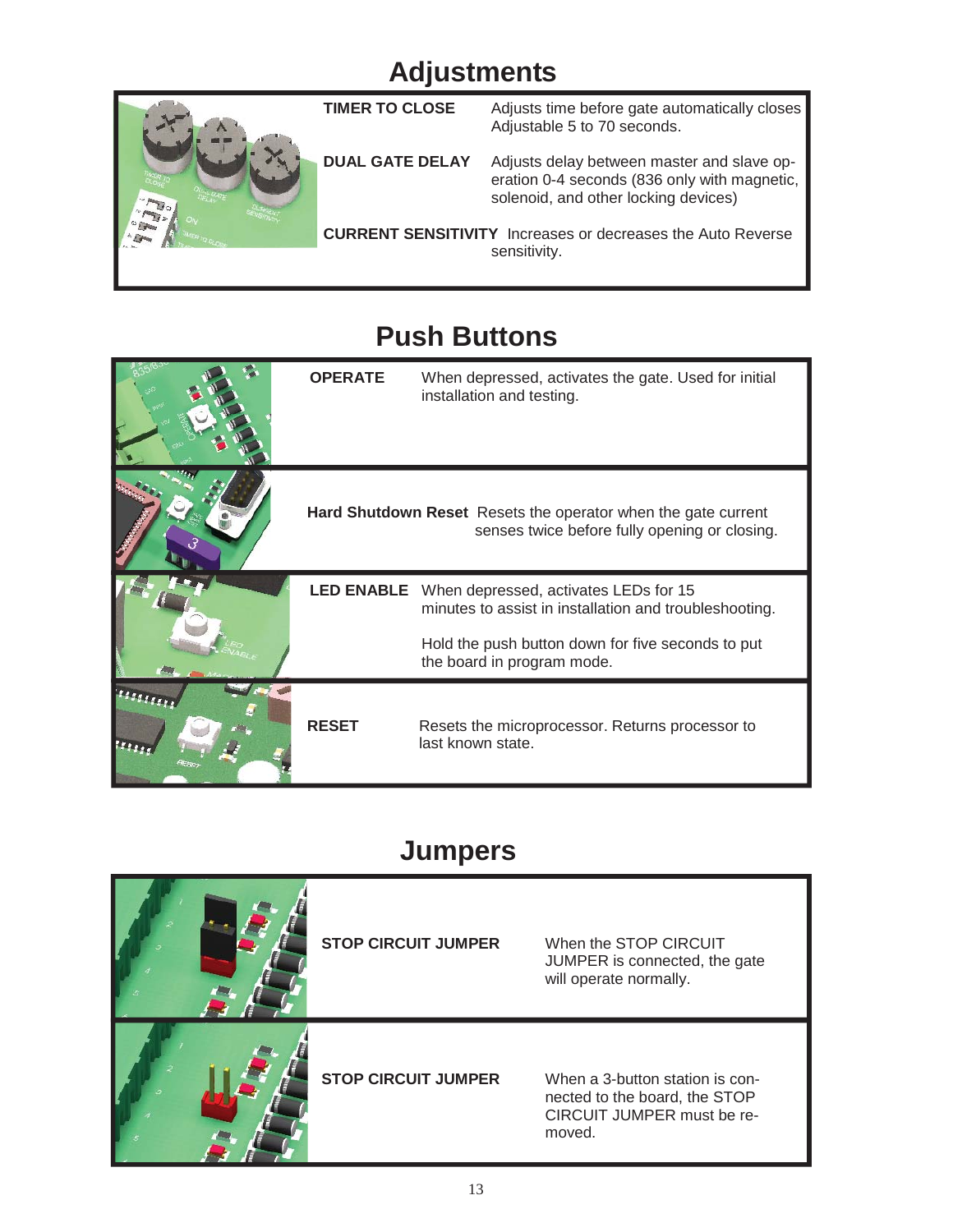## **Program Switches**



|                            | OFF                                                                                       | ON                                                                                                 |
|----------------------------|-------------------------------------------------------------------------------------------|----------------------------------------------------------------------------------------------------|
| <b>1 TIMER TO CLOSE</b>    | Gate does not automatically close.                                                        | Gate automatically closes.                                                                         |
| 2 TIMER TO CLOSE OPT.      | Gate automatically closes from<br>any position after opening.                             | Gate automatically closes only when completely<br>open (open limit engaged).                       |
| <b>3 SLAVE DISABLE</b>     | Enables slave side (dual gate use).                                                       | Disables slave side. (single gate use)                                                             |
| <b>4 SIREN DELAY</b>       | Siren (optional) active when gate is<br>moving.                                           | Siren (optional) starts 5 seconds before gate moves.                                               |
| 5 OPEN/CLOSE INPUT OPT.    | Must hold down open or close<br>buttons to move gate. Gate stops<br>when button released. | Normal operation<br>Momentary open or close input runs gate to limit.                              |
| <b>6 LOCK TYPE</b>         | For 12V mechanical (solenoid) locks.<br>$(+12V)$ for 4 seconds on open cycle)             | For 12V magnetic locks.<br>(+12V when on close limit)                                              |
| <b>7 COAST ENABLE</b>      | Gate will stop immediately when at<br>Open or Close limit                                 | Gate will coast (minimally) when it reaches limits.<br>Recommended for 7500 slide operator only.   |
| 8 FREE EXIT OPT.           | A free exit input will open gate from<br>closed position or after a close cycle<br>only.  | A free exit input will open gate from any<br>position after an open or close cycle.                |
| <b>DUAL GATE SYNC</b><br>9 | Both gates operate at normal<br>Speed (slave slower than<br>Master).                      | This feature will control the master gate to open<br>or close at the same speed as the slave gate. |
| 10 SMART ACT.              | Off for all operators other than<br>1550 & 1650                                           | On for 1550 and 1650 operators only.<br>Enables soft start & soft stop.                            |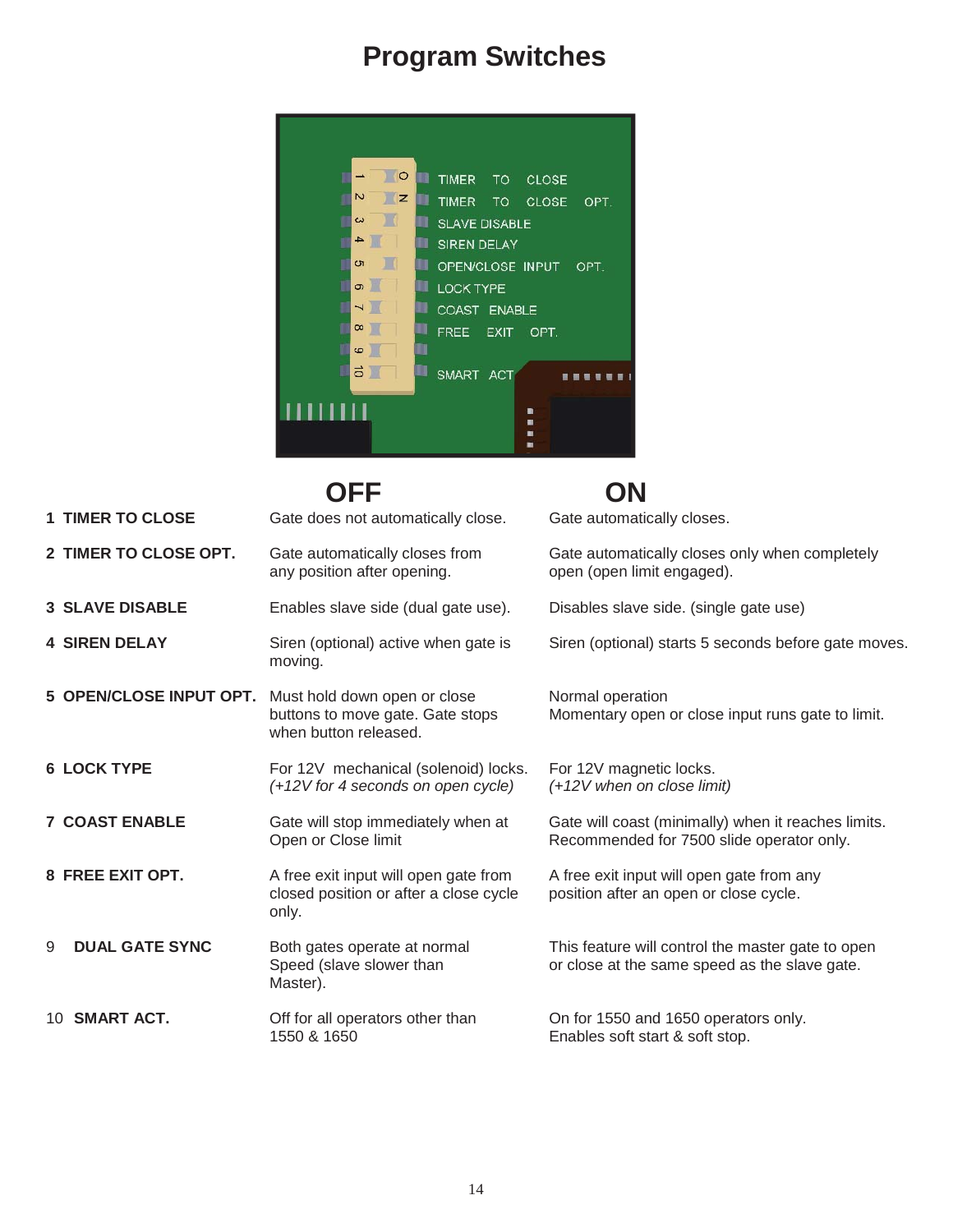## **Optional Device Inputs**

|       | 835/1           |                                                                                                                              |
|-------|-----------------|------------------------------------------------------------------------------------------------------------------------------|
|       |                 |                                                                                                                              |
|       | GND             | <b>GND</b><br><b>Supplied Battery Ground</b>                                                                                 |
|       | INPUT           | <b>INP</b><br>Activate Gate (Push button activation when momentarily shorted to ground)                                      |
|       | 12V             | <b>12V</b><br>Supplied Battery Voltage (Protected with 3 Amp fuse)                                                           |
|       | GND             | GND<br><b>Supplied Battery Ground</b>                                                                                        |
|       | <b>INPUT</b>    | <b>INP</b><br>Activate Gate (Push button activation when momentarily shorted to ground)                                      |
|       | 12V             | Supplied Battery Voltage (Protected with 3 Amp fuse)<br>12V                                                                  |
|       | EDGE            | Reverse edge input. When grounded, will stop and reverse gate if closing, resets close timer if gate is open.<br><b>EDGE</b> |
|       | o EXKE          | Reverse edge input. When grounded, will stop and reverse gate if closing, resets close timer if gate is open.<br><b>EDGE</b> |
|       | $R = 340$       | GND<br><b>Supplied Battery Ground</b>                                                                                        |
|       | $\triangle$ GND | <b>Supplied Battery Ground</b><br><b>GND</b>                                                                                 |
| 00000 | 5.870P          | Stop input from a 3 button station (must remove STOP CIRCUIT JUMPER) Normally closed<br><b>STOP</b>                          |
|       |                 | $6 \text{ case }$ CLOSE Close input from a 3 button station (see program switch #5 for options)                              |
|       | 7 OPEN          | Open input from a 3 button station (see program switch #5 for options)<br><b>OPEN</b>                                        |
|       | $B$ cash        | GND<br><b>Supplied Battery Ground</b>                                                                                        |
|       | $9 \,$ GND      | <b>Supplied Battery Ground</b><br><b>GND</b>                                                                                 |
| 8000  | <b>10 FREE</b>  | <b>FREE EXIT</b><br>Opens gate if closed, stops and reverses gate if closing, resets close timer if gate is open.            |
|       | 11 GND          | <b>GND</b><br><b>Supplied Battery Ground</b>                                                                                 |
|       |                 | 12 BROOK SHADOW<br>Resets close timer when gate is open (also referred to as under gate loop)                                |
|       | 13 GND          | <b>Supplied Battery Ground</b><br><b>GND</b>                                                                                 |
|       |                 | <b>EX SAFETY</b><br>Resets close timer if gate is open, stops and reverses if gate is closing. (Does not open a closed gate) |
|       |                 | <b>GND</b><br><b>Supplied Battery Ground</b>                                                                                 |
|       |                 | <b>FIRE</b><br>When grounded, opens gate and holds gate open until released.                                                 |
|       |                 | Clears "Hard Shutdown" mode of software.<br>UL<br>When grounded, opens gate and holds gate open until released.              |
|       |                 | Clears "Hard Shutdown" mode of software.                                                                                     |

| 言葉<br><b>Samuel Common</b> | <b>GND</b> | <b>Supplied Battery Ground</b>                                            |
|----------------------------|------------|---------------------------------------------------------------------------|
| ----                       | <b>INP</b> | Activate Gate (Push button activation when momentarily shorted to ground) |
|                            | 12V        | Supplied Battery Voltage (Protected with 3 Amp fuse)                      |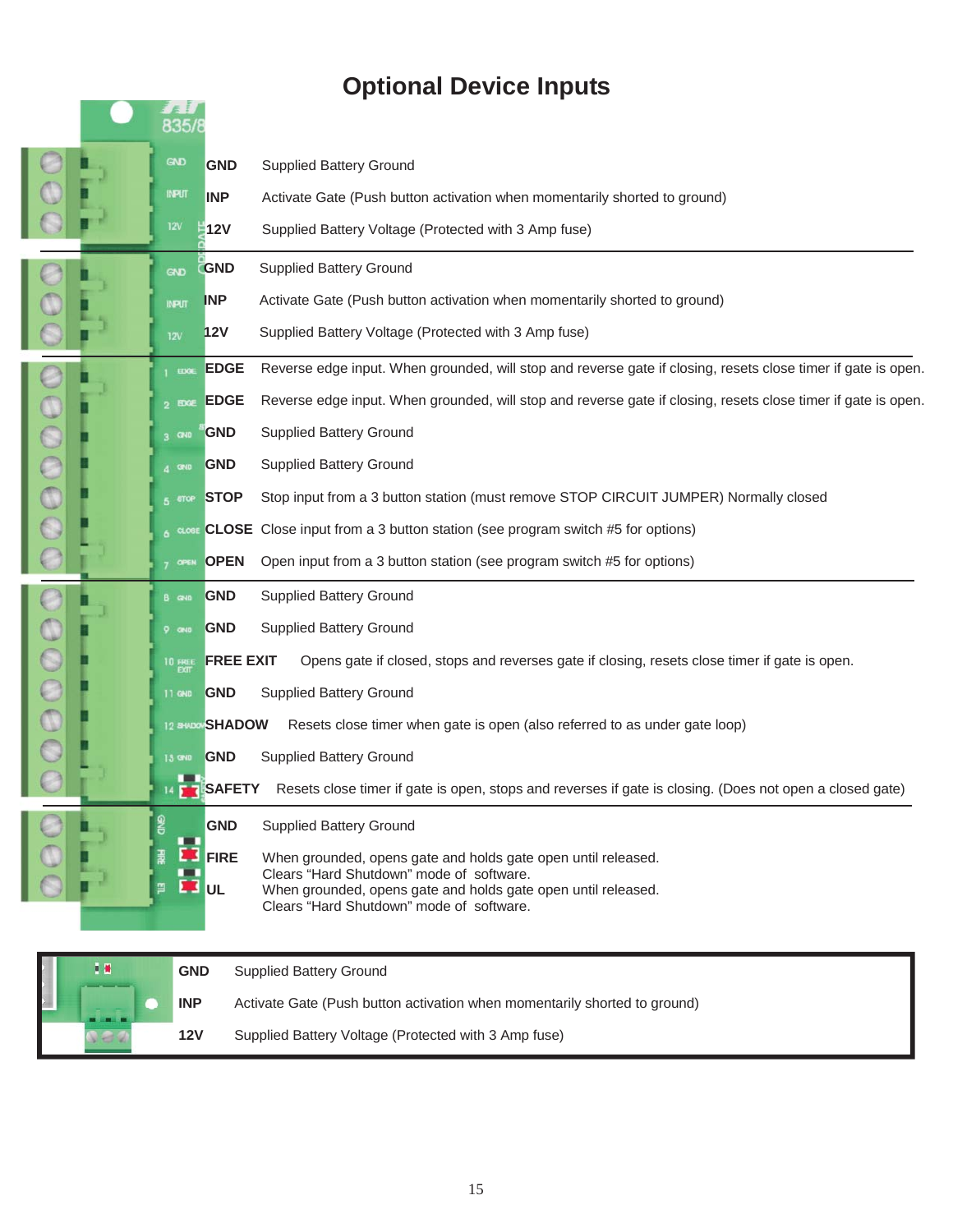## APOLLO *Gate Operators, Inc.*

#### **911 Siren**

#### **The 911 Siren is included with all Apollo ETL Gate Operators.**

**Mount siren in an area that will produce maximum performance (additional wire may be required). Connect the red wire to the SIREN connector on the Remote Monitor Output Connector block. Connect the black wire to the GND connector on the Remote Monitor Output Connector block.** З  $\bullet$ п п Red П П **Black** п **Set Program Switch # 4 as preferred: ON** - Upon activation, Siren will start for 5 seconds before gate(s) begin moving. **OFF** - Siren and gate(s) start immediately upon activation. OFF ON  $\blacksquare$  $\blacksquare$ TIMER TO CLOSE Ħ z TIMER TO CLOSE OPT. n Su  $\begin{array}{|c|c|c|c|c|}\n\hline\n\text{A} & \text{A} & \text{B} & \text{C} & \text{A} & \text{A} & \text{B} & \text{C} & \text{A} & \text{A} & \text{B} & \text{C} & \text{A} & \text{A} & \text{B} & \text{C} & \text{A} & \text{A} & \text{B} & \text{A} & \text{B} & \text{A} & \text{B} & \text{A} & \text{B} & \text{A} & \text{B} & \text{B} & \text{A} & \text{B} & \text{B} & \text{B} & \text{B} &$  $\blacksquare$ SLAVE DISABLE Ш  $\omega$   $\sqrt{2}$  $\Gamma$   $\sim$   $\Gamma$  $\blacksquare$ **SIREN DELAY**  $\begin{array}{|c|c|c|}\hline \text{I} & \text{O} & \text{I} \end{array}$ STOP CIRCUIT<br>ENABLE<br>LOCK TYPE **TELE**  $\blacksquare \circ \blacksquare$ **TER ISK COAST ENABLE All Street**  $\blacksquare \bullet \blacksquare \blacksquare$ FREE EXIT OPT. **The Contract of Street**  $\blacksquare \circ \blacksquare$  $\blacksquare$  $\blacksquare$ **The Co** SMART ACT. π ,,,,,,,,,, E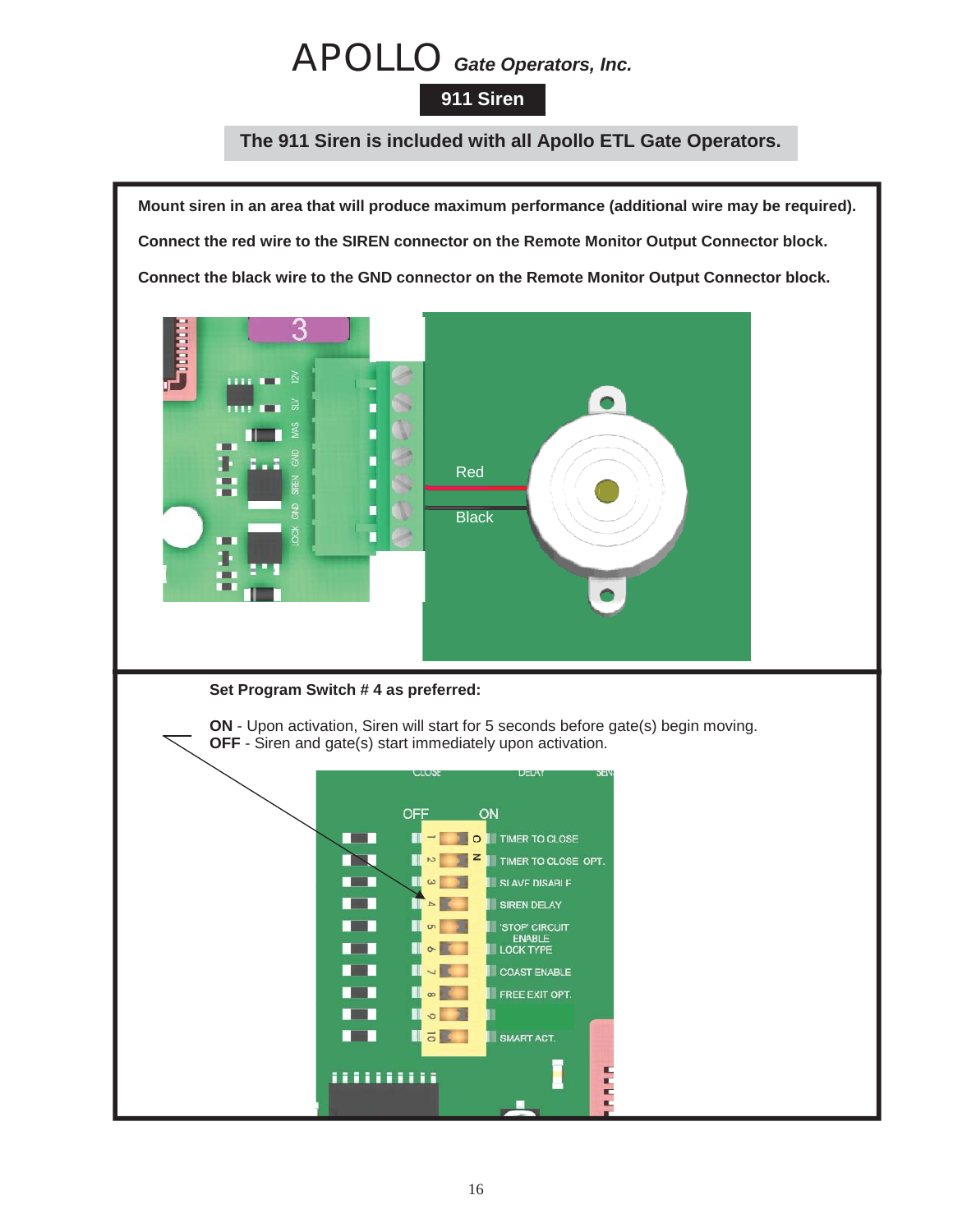## **APOLLO** *Gate Operators* **RECEIVER OPTIONS**

**Do not confuse the receiver code switches with the red program switches on the gate control board.**

**Never set all code switches to the same position. Transmitters must match code switches for proper operation.**

**If power is taken directly from battery or connected as shown below, receiver should be configured for 12VDC**

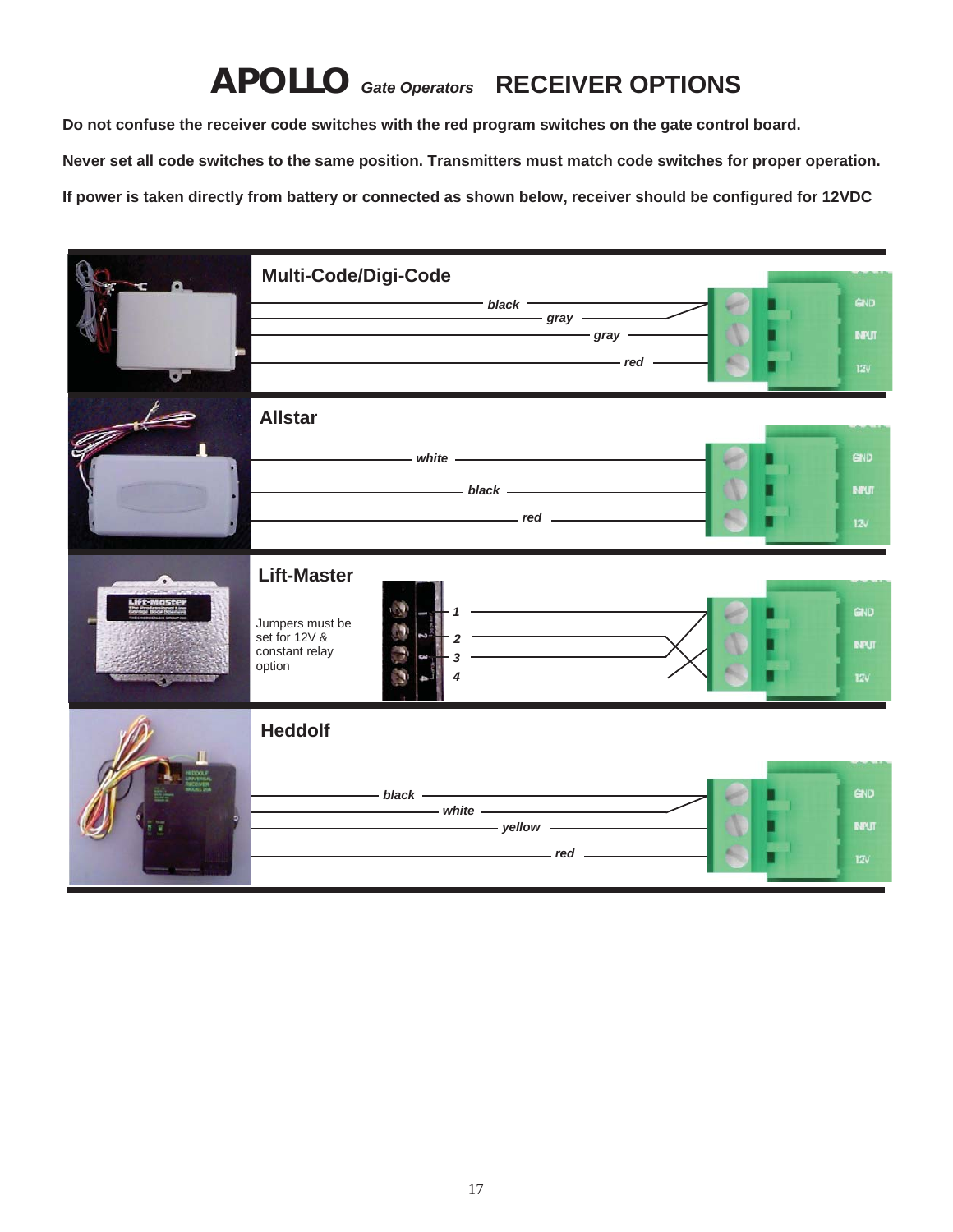## *SPECIFICATIONS*

|                                            | 12VDC                                                                                 |
|--------------------------------------------|---------------------------------------------------------------------------------------|
|                                            | 34aH Sealed Lead Acid                                                                 |
|                                            | 6 amp Automatic                                                                       |
|                                            | 10 watt minimum with regulator                                                        |
|                                            | Continuous                                                                            |
|                                            | $-40^0$ F - +150 <sup>0</sup> F                                                       |
| Current Draw Standby (with no accessories) | 10 <sub>m</sub> A                                                                     |
|                                            | 2A                                                                                    |
|                                            | 10 ft., 10 lbs. max                                                                   |
|                                            |                                                                                       |
| Recommended Arm Material (not supplied)    | $1"x 4"$ light wood (16 ft. max)<br>PVC (10 ft. max)<br>Aluminum C Channel 16 ft. max |